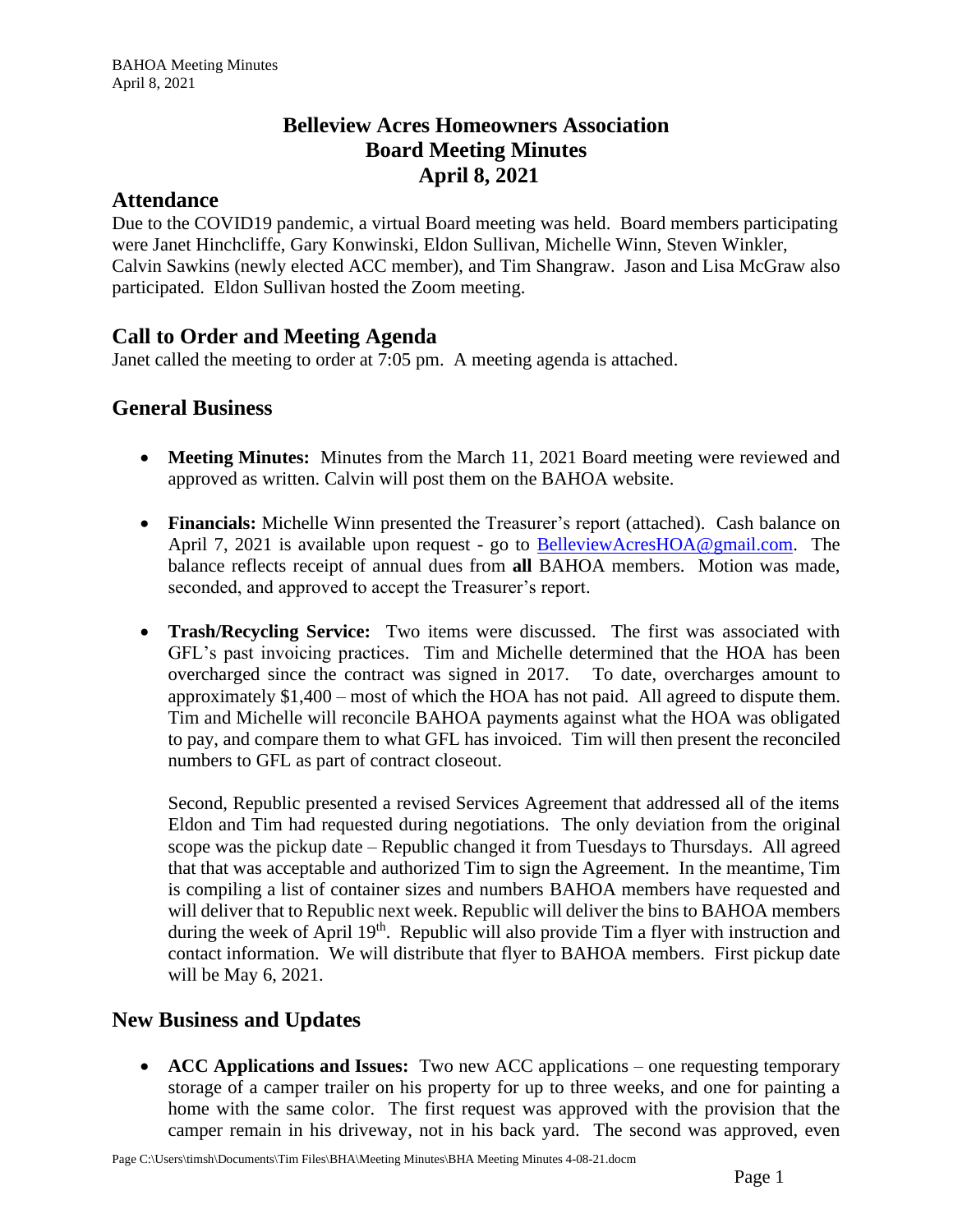though the application was not required because the home color did not change. Six other ACC issues are outstanding:

Woodmansee: A formal letter requesting an ACC application for permanent changes made to lighting on the front of this home was submitted to the homeowner. A response from the homeowner's lawyer was received that failed to address the request for an ACC application. Rather, counsel's argument was the homeowner had a right to express his religious beliefs with the permanent lighting display, so no ACC application was needed. The Board discussed this response at great length, concluding with two motions. The first was to proceed with fining the homeowner for not complying with repeated requests for an ACC application, as required by our GRRs. The motion was seconded and voted on, but did not pass. The second motion was to prepare a letter to Mr. Woodmansee expressing disappointment in his position and actions, but that the Board had decided to table the issue to avoid costly litigation that the HOA membership might not support. The motion was seconded and unanimously approved. ACC will prepare a draft letter and distribute it for internal review.

Drum: Shipping crate has been removed, but trash cans are still visible from the street. ACC will follow up with another inspection and action items, if necessary.

Liberto/King: Building material is being stockpiled on the side of this home in view from the street. Homeowner indicated he is considering adding to the home and/or a building a detached structure using the material. ACC is working with the homeowner to address the issue.

Caliga: Holiday lights have been removed from the home. This issue is closed.

Wertz: A landscape plan was submitted by the March  $15<sup>th</sup>$  deadline. ACC is trying to review it, despite its format being difficult to download.

Several other homes with trash cans visible from the street: ACC will approach the homeowners and request the cans be moved.

- **New ACC Member:** Calvin Sawkins volunteer to fill the open ACC position left by Geoff Price. He was unanimously approved.
- **Community Update:** No updates since last month on the status of widening S. Alkire Street or reconstruction of C470. However, there was much discussion about maintenance/repair of the drainage ditch in the back yards of McGraws, Drums, and Sawkins. Gary offered to recontact the folks he has been communicating with about JeffCo's responsibilities for the ditch and what could be done to improve or replace it, perhaps in conjunction with widening of S. Alkire. He will keep Calvin and Jason appraised of the results.
- Garage Sale: All agreed to hold a neighborhood garage sale between May 14<sup>th</sup> and 16<sup>th</sup>. Eldon will coordinate advertising and reach out to Belleview Farms for their potential interest.